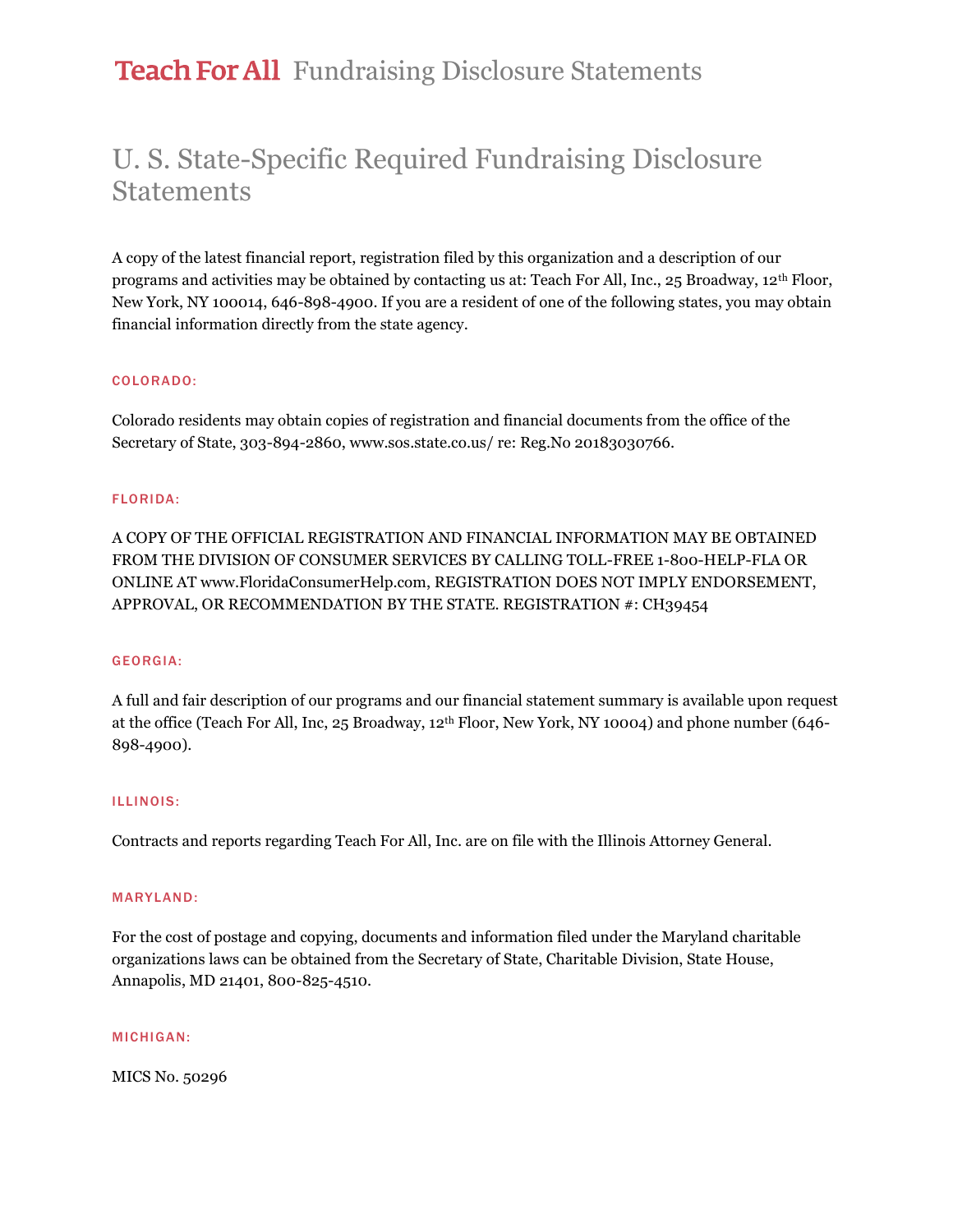# **Teach For All** Fundraising Disclosure Statements

#### MISSISSIPPI:

The official registration and financial information of Teach For All, Inc. may be obtained from the Mississippi Secretary of State's office by calling 1-888-236-6167. Registration by the Secretary of State does not imply endorsement by the Secretary of State.

#### NEW JERSEY:

INFORMATION FILED WITH THE ATTORNEY GENERAL CONCERNING THIS CHARITABLE SOLICITATION AND THE PERCENTAGE OF CONTRIBUTIONS RECEIVED BY THE CHARITY DURING THE LAST REPORTING PERIOD THAT WERE DEDICATED TO THE CHARITABLE PURPOSE MAY BE OBTAINED FROM THE ATTORNEY GENERAL OF THE STATE OF NEW JERSEY BY CALLING 973-504-6215 AND IS AVAILABLE ON THE INTERNET AT http://www.njconsumeraffairs.gov/charity/chardir.htm. REGISTRATION WITH THE ATTORNEY GENERAL DOES NOT IMPLY ENDORSEMENT.

#### NEW YORK:

Upon request, from the Attorney General Charities Bureau, 120 Broadway, New York, NY 10271

#### NORTH CAROLINA:

Financial information about this organization and a copy of its license are available from the State Solicitation Licensing Branch at 1-888-830-4989 (within North Carolina) or (919) 814-5400 (outside of North Carolina). The license is not an endorsement by the state.

#### PENNSYLVANIA:

The official registration and financial information of Teach For All, Inc. may be obtained from the Pennsylvania Department of State by calling toll free, within Pennsylvania, 1 (800) 732-0999. Registration does not imply endorsement.

#### VIRGINIA:

Financial statements are available from the State Division of Consumer Affairs, Department of Agricultural and Consumer Services, P.O. Box 1163, Richmond, VA 23218.

#### WASHINGTON:

The notice of solicitation required by the State Office of Consumer Affairs is on file with the Washington Secretary of State, and information relating to financial affairs of Teach For All, Inc. is available from the Secretary of State, and the toll-free number for Washington residents: 800-332-4483.